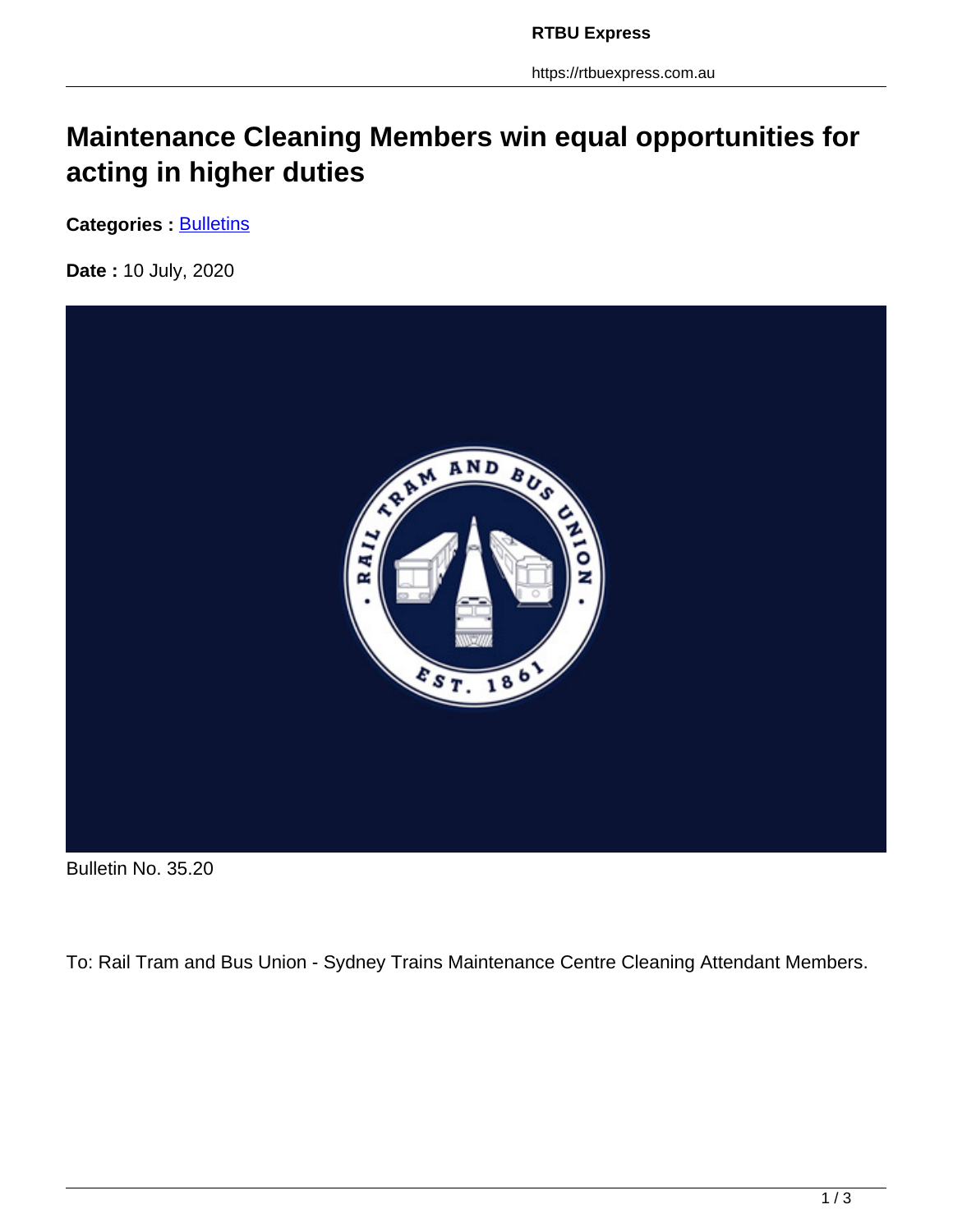Congratulations to our members who stood together and stopped Sydney Trains in their attempts to change the way members' access acting up opportunities.

19 May 2020, members notified us that there had been an increase in people "acting up" without any transparency in the selection process.

In the past these opportunities were provided to members on a rotating basis. This meant equal access to opportunities for anyone that wanted them.

Members raised their concerns and were ignored they then raised it as a dispute.

At first Sydney Trains management stated that they could do this under their "talent policy". When members pointed out they had ignored criteria within this policy, they side stepped, telling us they could do this under the "Talent Pipeline",

This indicated a change to policy that clearly requires consultation with members and their Union. Sydney Trains cannot unilaterally change the process for acting up without consultation. You have a right to be consulted.

Members stood strong and firm taking this dispute through to a Stage 3 conciliation with Unions NSW.

After two conciliations and some robust discussion, **we won.**

On July 8, Sydney Trains admitted there had been no consultation about the introduction of the "Talent Pipeline" and agreed to return to the rotating system.